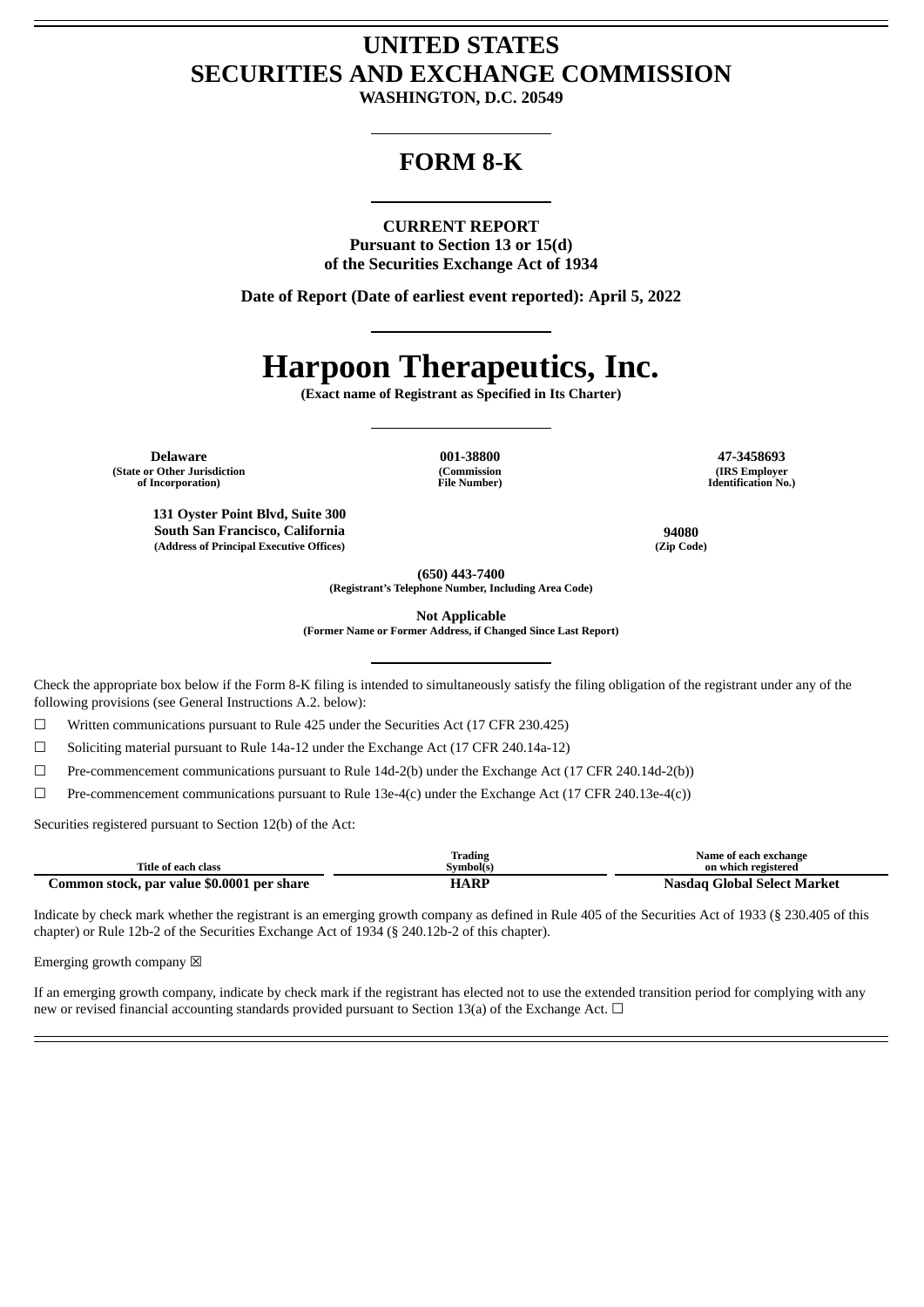#### Item 5.02 Departure of Directors or Certain Officers; Election of Directors; Appointment of Certain Officers; Compensatory **Arrangements of Certain Officers.**

On April 5, 2022, Natalie Sacks informed Harpoon Therapeutics, Inc. (the "Company") of her intention to resign from her position as the Company's Chief Medical Officer. Such resignation is expected to be effective as of June 1, 2022. The Company has initiated a replacement search, and Dr. Sacks has agreed to continue with the Company as a consultant to assist with the transition as needed until December 31, 2022. The Company and Dr. Sacks expect to enter into a consulting agreement, which will be described in a future Current Report on Form 8-K to be filed by the Company.